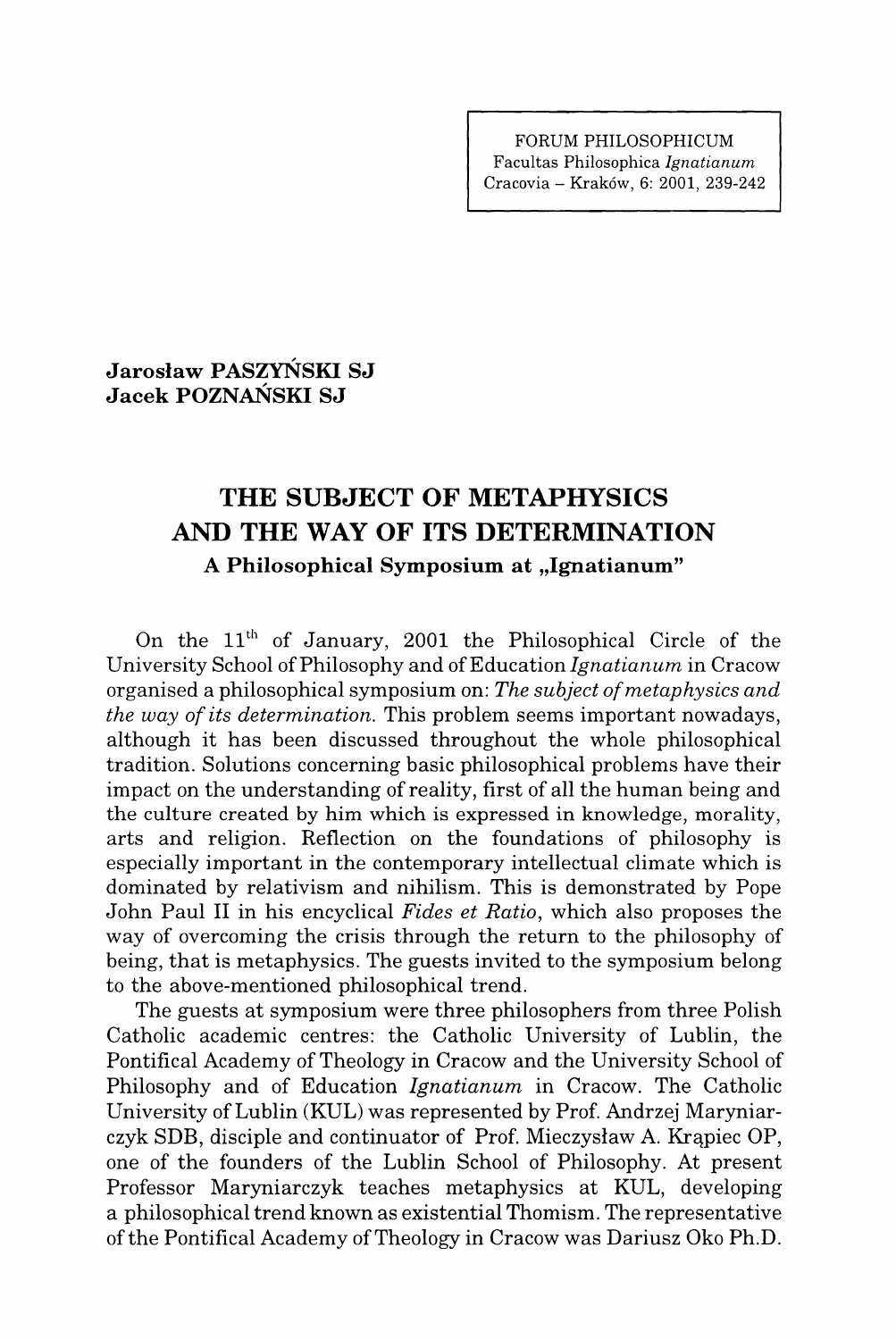His main concern is the metaphysical thought of transcendental Thomism, especially Lonergan's and Coreth's philosophy and theology. Professor Stanisław Ziemiański SJ, the third participant of the symposium, a lecturer at the University School of Philosophy and of Education *Ignatianum* elaborates his philosophy in the trend of Thomism which is open to science. The symposium was opened by the Delegate of the great Chancellor, Father Provincial Adam Zak SJ Ph.D.

## **Summaries of the lectures**

Prof Andrzej Maryniarczyk SDB: 7s *being or notion of being the subject of metaphysics?* 

The paper presents the main trends of the debate about the subject of philosophy which took place in antiquity (Ionic philosophers, Parmenides, Plato, sophists). The author points out that philosophy, thanks to Aristotle, has realised quite early that it has its own, different subject. Aristotle first paid attention to a few important properties characterising the subject of philosophy. This subject is being as such, something independent of our consciousness; it is being in its ultimate principles, causes and constitutive elements; it is substance, that is essence; being must be understood analogically. Thanks to Aristotle the main features of the subject of philosophy, i.e. realism, universalism and neutralism, were established.

The discussion about the subject of philosophy is closly connected with the determination of philosophy itself. The subject of philosophical inquiries decides what philosophy will be. The questions which appeared in antiquity come back in the contemporary debate, so it is useful to analyse the ancient solutions in order to avoid the old errors.

Dariusz Oko Ph.D.: *The subject of metaphysics as a correlative of intentional consciousness* 

The problem of determining the subject of metaphysics is very important for philosophers from the Marechal school, also called the Catholic school of Heidegger or transcendental Thomism. Bernard Lonergan SJ and Emerich Coreth SJ represent this trend. The main principle of Lonergan's thought is based on the acceptance of the anthropologico-transcendental change which has taken place in modern philosophy. This change has resulted in a wide use of transcendental and phenomenological methods. The application of those methods has led Lonergan to develop the theory of transcendental notion. This theory plays a decisive role in defining what being can be recognised as the subject of metaphysics. Thus this paper one attempts to study the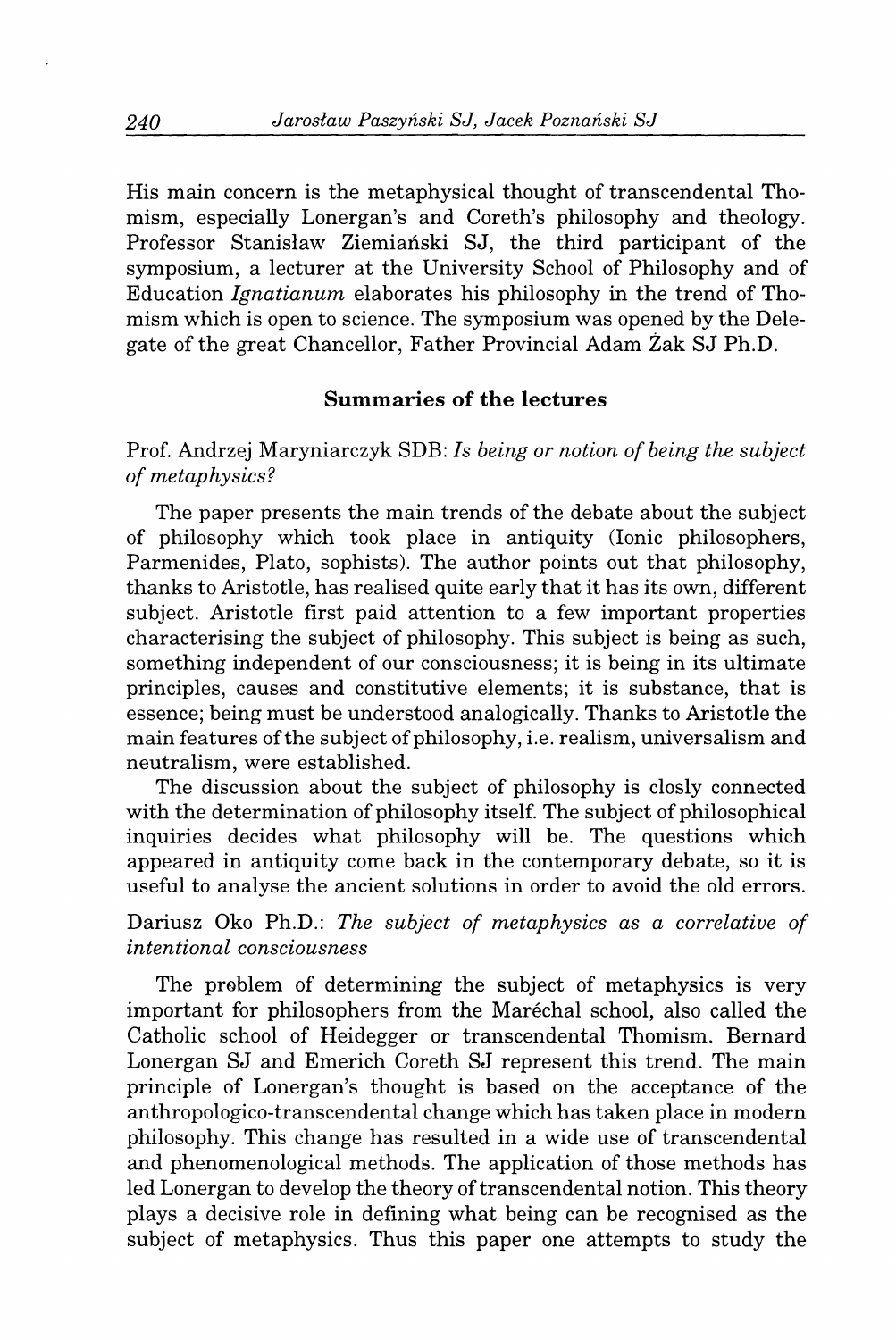concept of notion and being as the notion. Then it reflects on the meaning of being as the notion and being as the global horizon of existence.

The transcendental notion of being is the pure desire of cognition. It is a unique, exceptional concept. The notion is the condition of the possibility of others concepts and of the whole cognition because it founds and penetrates all cognitive contents. It is the *a priori* of the human spirit, it is his pursuit of the wholeness, totality of existence. Understood in this way because of its subject, metaphysics is supposed to be the most general and, therefore, the most fundamental cognition of all that exists. The transcendental notion contains a kind of foreknowledge; thanks to this notion we know something, maybe very little, but about all things; thanks to this notion the whole horizon of existence is lit up, maybe very weakly, but it is.

## Prof. Stanisław Ziemiański SJ: Abstraction or Separation?

Die Frage nach dem Gegenstand der Metaphysik und nach der Methode seiner Bestimmung gehört zu den meist diskutierten philosophischen Problemen. Die bekanntenste aristotelische Definition der Metaphysik lautet: Eine Wissenschaft, die das Sein als Sein betrachtet. Nach dieser Auffassung stellt der Seinsbegriff, als Gegenstand der Metaphysik, den allgemeinsten Begriff dar. Dabei drängt sich gleich das Problem auf, wie man bei der Bildung dieses Begriffes die Verallgemeinerung durchführen kann, ohne die Realität der Individuen, auf welche der Seinsbegriff sich bezieht, preiszugeben. Welche Methode ist dabei am günstigsten und am geeignetesten? Auf diese Fragen will der vorliegende Text antworten.

Die Meinungen der Philosophen darüber gehen auseinander. Einige (z. B. L. B. Geiger, M. V. Leroy, E. Gilson, M. A. Krapiec) messen einer Separation, d.h. einem negativen Urteil die führende Rolle bei der Bildung des Seinsbegriffes bei. Die anderen (z. B. G. Van Riet, K. Klösak und der Autor) meinen, die Abstraktion sei viel wichtiger bei diesem Prozeß.

Da Thomas von Aquin zwei Arten von Abstraktion unterscheidet, eine ganzheitliche und eine partielle, ensteht noch das Problem, welche davon sich besser zur Bildung des Seinsbegriffes eignet. Eine eingehende Analyse legt nahe, daß die ganzheitliche Abstraktion in dieser Sache die richtige ist.

Auf den Einwand, daß ein durch Abstraktion erhaltener Seinsbegriff leer sei, und daß in diesem Fall eine Realisierung eines Abstrakten stattfindet, kann man antworten: Der Seinsbegriff ist zwar inhaltlich sehr arm, aber nicht ganz leer. Er bedeutet doch, obwohl allgemein und verschwommen, etwas Existierendes. Da die Abstraktion von aktuell